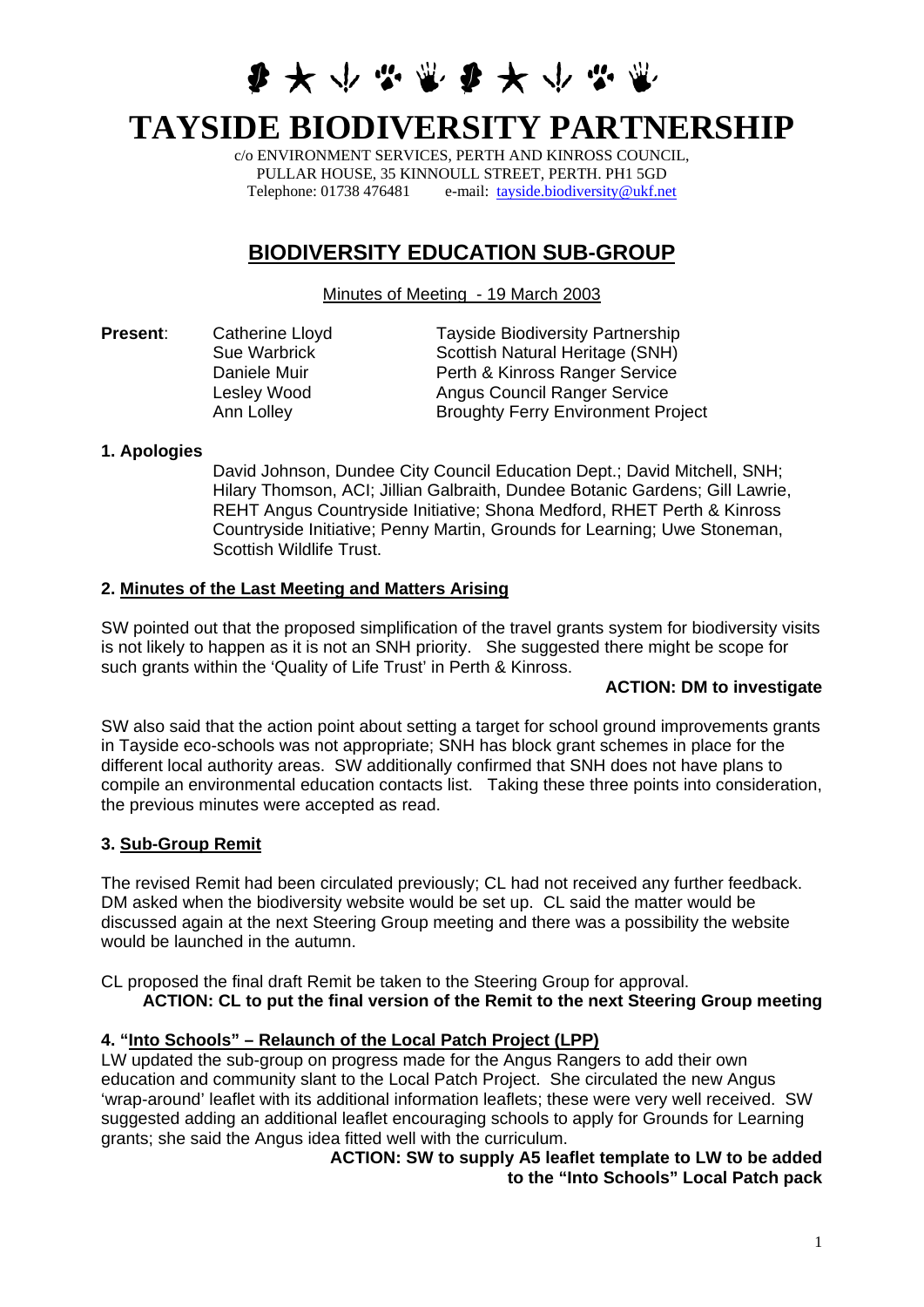LW said she had sent the new pack to 80 schools in Angus and the differently worded community leaflet to 30 community groups in Angus.

AL commented it was excellent to adapt something already in existence rather than reinventing the wheel. LW said it was good to have the initial focus of the Local Patch Project to link into and confirmed she would be pleased to share her design details to anyone wishing to use the new information leaflets. AL suggested they could be modified to use in a number of different sectors. CL thanked LW for her innovative adaptation of the Project.

#### **ACTIONS: DW to see if P&KC would like to use them; LW will ask if DCC would like to adapt them; LW to forward copies to SW for Clackmannanshire LBAP; CL to ask Tom McGrath if same system could be used in Nursing Home Project.**

AL said that BFEP were currently involved in a mapping project where habitats and species are being put on a large-scale map in the libraries. She will now add a Local Patch Project slant to the project. Wildflower seed rolls (home-made paper sheets of seeds wrapped in a colourful information leaflet) were being made available to take away and plant; AL would be pleased to give further details so that other organisations could do the same thing.

 **ACTION: Anyone wanting further information to contact AL direct** 

CL reminded everyone that the completed survey forms should be returned either to the Ranger Service (and then forwarded to her) or to her direct.

# **ACTION: All completed LPP survey forms to be returned to CL for acknowledgement**

#### 5. Celebrating Biodiversity – Backyard Biodiversity Day (Friday, 20<sup>th</sup> June)

CL circulated the newly printed National Backyard Biodiversity Day leaflet which features the Tayside Biodiversity Partnership as key partners in the event. She confirmed that the Scottish Biodiversity Forum will be publicising the national event on a Scotland-wide basis and CL will be drawing up a 'programme of events' taking place within Tayside to advertise on the BBD National website.

CL would be circulating a copy of the leaflet to all schools within Tayside, and copies will be available to all the Ranger Services, libraries and museums. Further supplies of the leaflet can be obtained direct from the organiser, Virginia Purchon ([virginia@purchon.net\)](mailto:virginia@purchon.net); postage costs will apply.

SW asked if the organisation running this event (Action for Biology in Education) was separate to the LBAP Groups. CL confirmed that it was a totally separate organisation focussing on the 9-14 age group (schools, teachers, families and club leaders).

AL asked for further details of the Action Kit; CL had privately purchased a copy some time ago so said she would send information to AL. The kit is available from ABE, Glebe House, Ashby Road, Ticknall, Derby, DE73 1JJ (£6.50 – cheque payable to ABE); sample pages can be viewed on [www.biodiversityday.org](http://www.biodiversityday.org/).

#### **Schools BBD**

DM gave details of the Schools Backyard Biodiversity event planned to take place at Battleby on 20 June. The event will bring together a number of schools; National Trust for Scotland, Atholl Rangers, Forest Enterprise, Perth & Kinross Council and possibly the Scottish Wildlife Trust will all be involved.

**ACTION: CL to forward details to ABE to publicise on their BBD website** 

#### **"Logo Landscapes" - Linking Biodiversity and Art**

AL reminded the sub-group that the idea for this project was to encourage people to take photographs anywhere in the landscape - be it their own local patch or somewhere special to them within Tayside. She had trialled the idea with a group of both adults and children and passed round the resulting photographs showing the biodiversity "footprints" logos as A4-size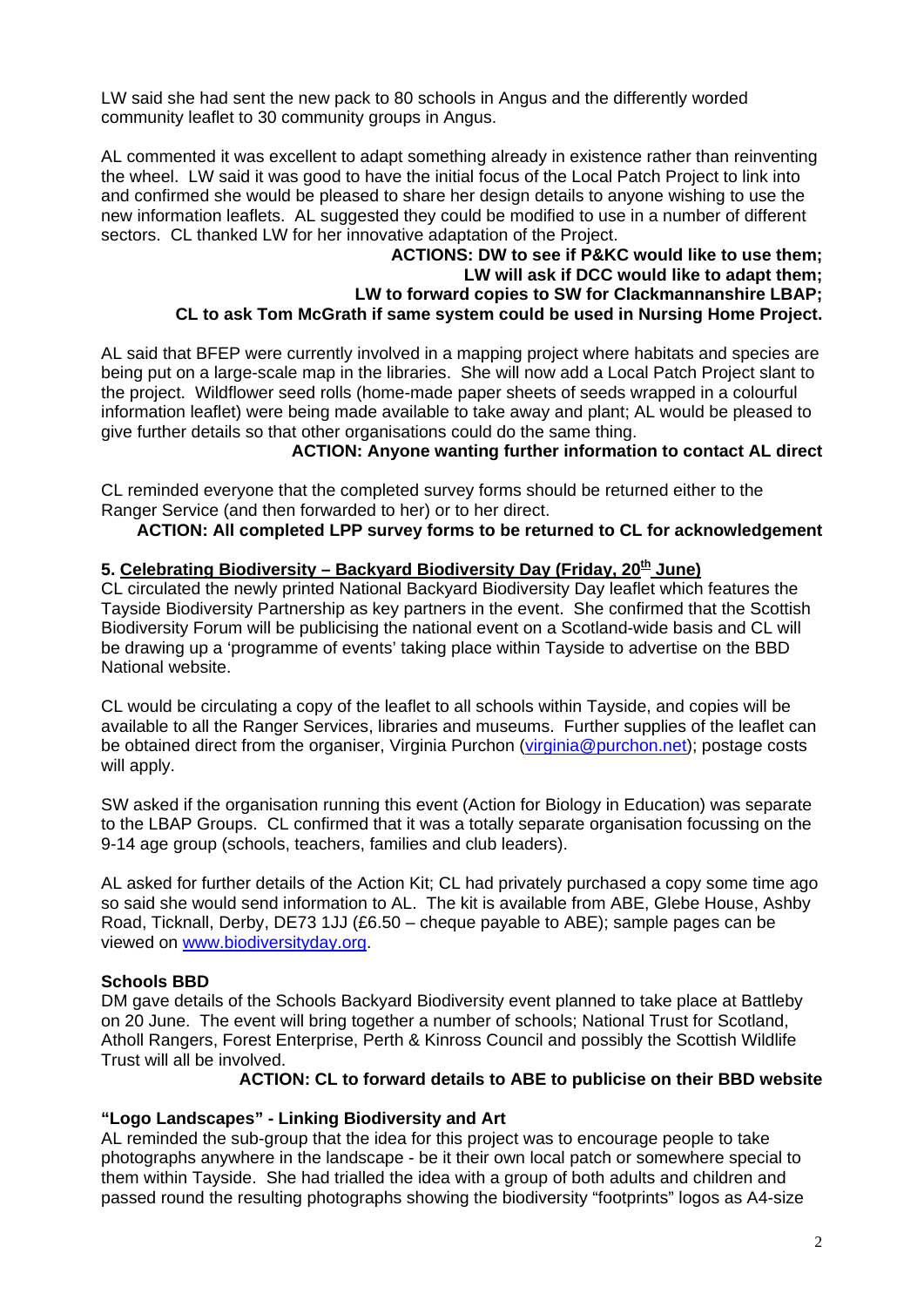cutouts within the landscape. She felt it was important to link the increasingly recognised national footprint logos to local biodiversity issues. SW also said that the project would highlight the value people (both residents and visitors) place on their surroundings.

CL confirmed that the results may possibly be utilised in the forthcoming Biodiversity Exhibition at Perth Museum (between April and September 2004), but if this proved impossible numerous other venues had already been suggested. There was also scope for adapting the resulting montage into postcards, posters, etc. and for local sections of the montage to be exhibited in schools, community halls, etc.

AL said she was awaiting feedback from Uwe Stoneman, but had heard nothing. She had taken the project brief forward herself, but would need further assistance with the final design and distribution ideas if US could no longer help.

# **ACTION: AL to check that US is still able to offer input into the project**

SW said she would take the idea back to SNH and liaise with AL as to whether it will be possible to progress the project. She suggested there might be a possibility of linking the idea with Lorne Gill's Wildlife Crime Exhibition at Battleby on 7 May when approximately 100 teachers, parents and children will be present.

#### **ACTION: SW to liaise with AL**

AL said that the project idea still needs finalising, but would e-mail the draft project details to SW and CL initially for comment. The launch date was still proposed to be Backyard Biodiversity Day (i.e. midsummer 2003) with perhaps a closing date of Easter 2004 to enable photographs to be taken in a number of different seasons.

#### **ACTION: ALL – offers of help to AL please**

AL suggested that a ballpark figure of £2k-£3k would be needed to design, print and distribute the footprint logos. DM suggested that Quality of Life funding might be appropriate for the Perth and Kinross section of such a project.

#### **ACTION: DM to make enquiries and report back to AL**

AL asked for feedback from everyone on what they think of the project. CL said it would be important to ask why the place, species or specific habitat is of importance to the entrant (the entry form would be on the back of the actual logo); people could be encouraged to write a sentence or brief poem about their chosen place. SW said that it would be essential to foster a feeling for the local/favourite place. Such feedback could be very useful in learning how to interpret the LBAP to the general public in the future.

#### **ACTION: All as soon as possible**

#### **6. Round-the-Table Project Updates**

*Making Friends with the Environment Event* (20 and 21 May) – SW said that SNH may be taking a stand of its own. DM said that P&KC were not involved; AL confirmed that she would be taking part with her Silvery Threads Project (intertwining the cultural and natural history around the silvery Tay).

CL suggested the TBP could take its own stand, but AL warned that planned activities would have to take place throughout the two days and that staffing may be a problem; at least 3 people would be needed for both days. DM said it may be possible for P&KC to assist for a half day. CL pointed out that she would be attending a conference on 21 May and would only be available to set up on 19 May and for one day of the event only.

*After the meeting, ACI expressed initial interest, but again the question of staffing arose. CL suggests that unless the issue can be addressed it may be best not to have a presence this year, but to plan a Partnership stand next year on a specific theme.*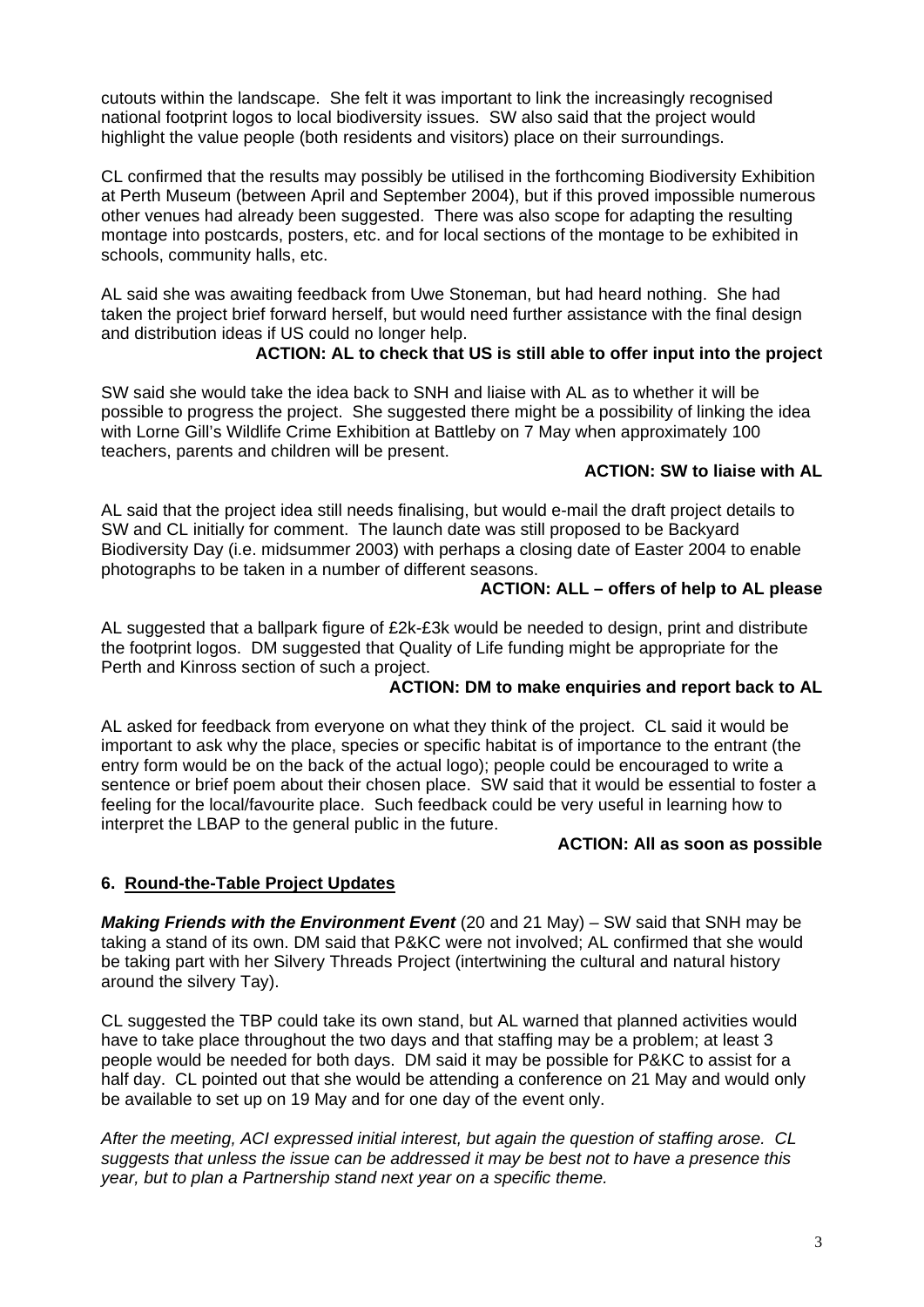#### **ACTION: ALL - comments regarding a possible biodiversity presence at the 2003 and 2004 MFWE events to CL as soon as possible**

*Silvery Threads Project - AL* said that she had been given funding (only one of 3 grants awarded in Scotland) from Kidscape's 'curiosity and imagination' fund. She explained that in the past many more people were linked to the Tay through their skills – knot-tying, fishing-net making, basket weaving, rush work, creel making, etc. She will be running local workshops this summer so that 40 children can learn these skills. Funds from the Scottish Book Trust will also enable a poet to work with them; the Discovery, Broughty Ferry Castle and Verdant Works may also be involved.

*Tern Project* – AL recently assisted Anne Murray of SNH in preparing a display in Broughty Ferry library about the Barry Buddon Project. CL confirmed that the official launch of the Tern Project would be taking place on 21 March at Barry Buddon; local schools and the Dundee Ranger Service would be involved.

**Salmon in the Classroom Project** – plans for this project were progressing well; CL will be able to send out a project brief when finalised by the Water and Wetlands Sub-Group. Funding had been proposed from the Crown Estate; the Water and Wetland sub-group was now taking this forward.

#### **ACTION: Anyone wanting further information to contact CL in the first instance**

*National Moth Night* – CL will be promoting this mid-April event at the Dundee Spring Flower Show, linking in with gardening for bats. Further details will be circulated when available from Butterfly Conservation. SW said that Stewart Pritchard was the bat contact at SNH if up-todate information is required.

*Angus Red Squirrel Survey* – LW said that the rangers had been carrying out transect surveys for the past 8 years. CL suggested this information should be fed into the forthcoming Red Squirrel SAP and project ideas elsewhere in Tayside.

#### **ACTION: LW to send information to CL**

*Red Squirrel Interest Group* – CL confirmed that it was likely such a group would be set up later this year to bring together the various projects and groups already operating in Tayside. This would include the Blair Atholl rangers, Dundee City Rangers, Alan Ross in Angus and the Dundee Botanic Garden survey.

#### **ACTION: Further information available from CL**

*Biodiversity Mosaic* – AL confirmed that this would be officially opened at an evening event at Broughty Ferry library on 2 April. Such was the success of the mosaic that a separate Mosaic Group may be set up to carry out similar projects elsewhere. There is potential for pavement art to take off and AL is currently researching suitable funding for this. The current biodiversity mosaic, 180sq. ft. in extent, involved over 100 local people. The project focussed on a biodiversity theme, but also involved recycling as old tiles were used. A professional photographer will take a panoramic photograph of it.

*Tayside Barn Owl Survey* – the survey was officially launched during National Nestbox Week in mid-February. Karl Munday, NTS, designed an A4 poster which is being made available to anyone who wishes to display it. Individual organisations are acting as contact points, although CL will take note of any sightings and pass them on to the appropriate person. Karl Munday is the contact point in the Pitlochry/Perthshire Highlands area; Carol Littlewood of Angus FWAG is the contact for Angus and the Angus Glens. Schools will be involved in this area in the making and siting of nestboxes. If anyone else is able to act as a contact or would like further information, please contact CL.

#### **ACTION: Posters available from CL**